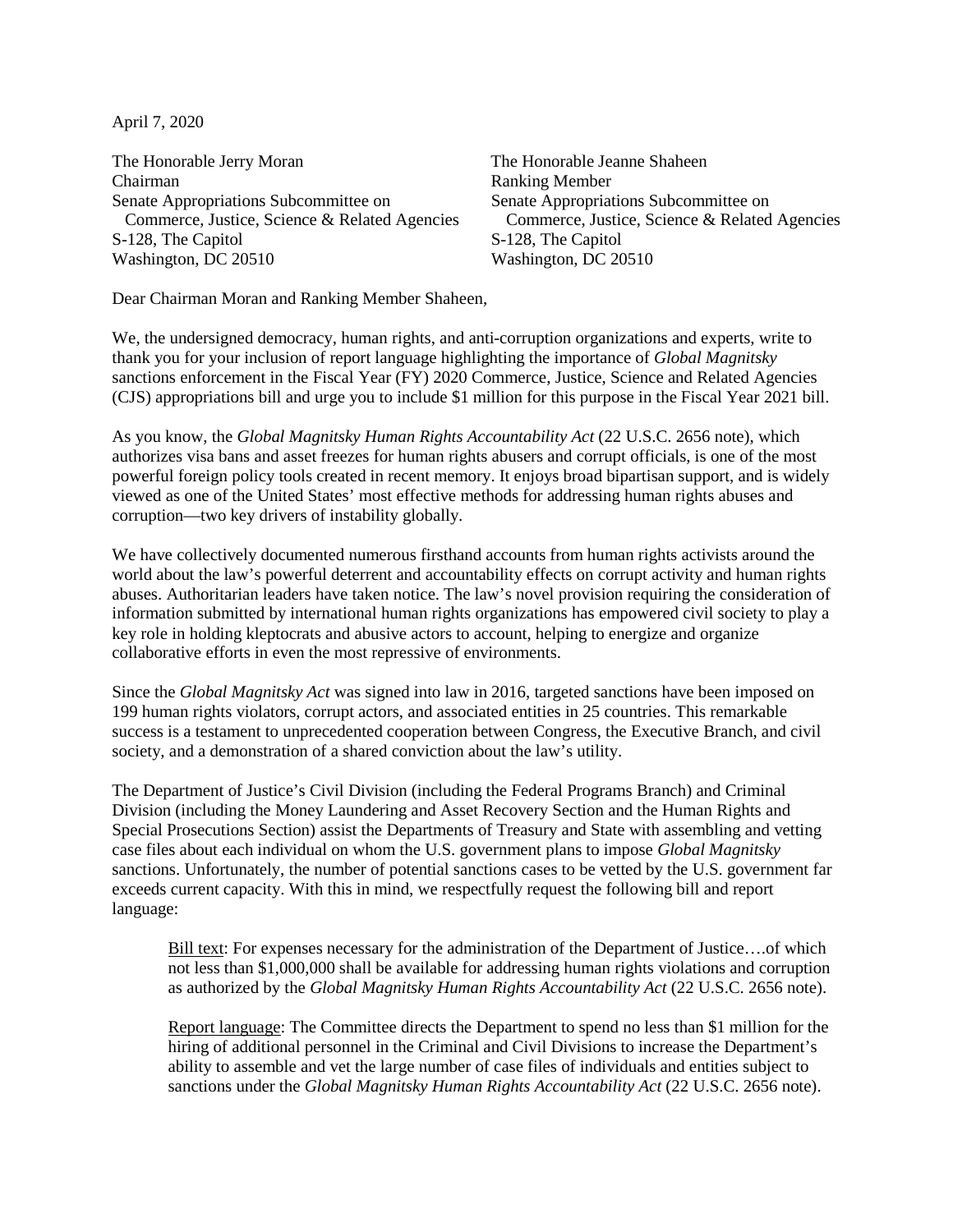One million dollars would enable the hiring of four to six additional full time employees, enabling the identification and vetting of a greater number of perpetrators, thus ensuring more robust enforcement of the law and the advancement of a critical U.S. policy priority.

Corruption and human rights abuses perpetuate and are born from violence and criminal activity, and exact an enormous toll socially, economically, and militarily. The United Nations estimates that the annual costs of corruption alone equal \$3.6 trillion – roughly four percent of total global gross domestic product. Addressing corruption and human rights abuses is of paramount importance for U.S. foreign policy, and *Global Magnitsky* sanctions are one of the most powerful tools for doing so.

We respectfully urge you to include \$1 million for *Global Magnitsky* enforcement in the FY21 CJS appropriations bill, along with directive report language. We appreciate your consideration of this request and would be happy to meet with you in person to discuss this request in greater detail.

Sincerely,

Freedom House Human Rights First The Sentry African Bar Association American Jewish World Service Americans for Democracy & Human Rights in Bahrain (ADHRB) Asian Legal Resource Centre (ALRC) Boat People SOS China Aid Association China Human Rights Accountability Center Church of Scientology National Affairs Office Citizen Power Initiatives for China Committee to Protect Journalists Council for Global Equality EarthRights International Falun Dafa (Falun Gong) Association of Washington DC Free Russia Foundation Global Diligence LLP Global Witness Henry M. Jackson Foundation Hong Kong Democracy Council (HKDC) Human Rights Campaign Human Rights Foundation International Christian Concern International State Crime Initiative, Queen Mary University of London Magnitsky Act Initiative NGO Truth Hounds Open Dialogue Foundation Open Society Policy Center PEN America Reporters Without Borders Robert F. Kennedy Human Rights Safeguard Defenders